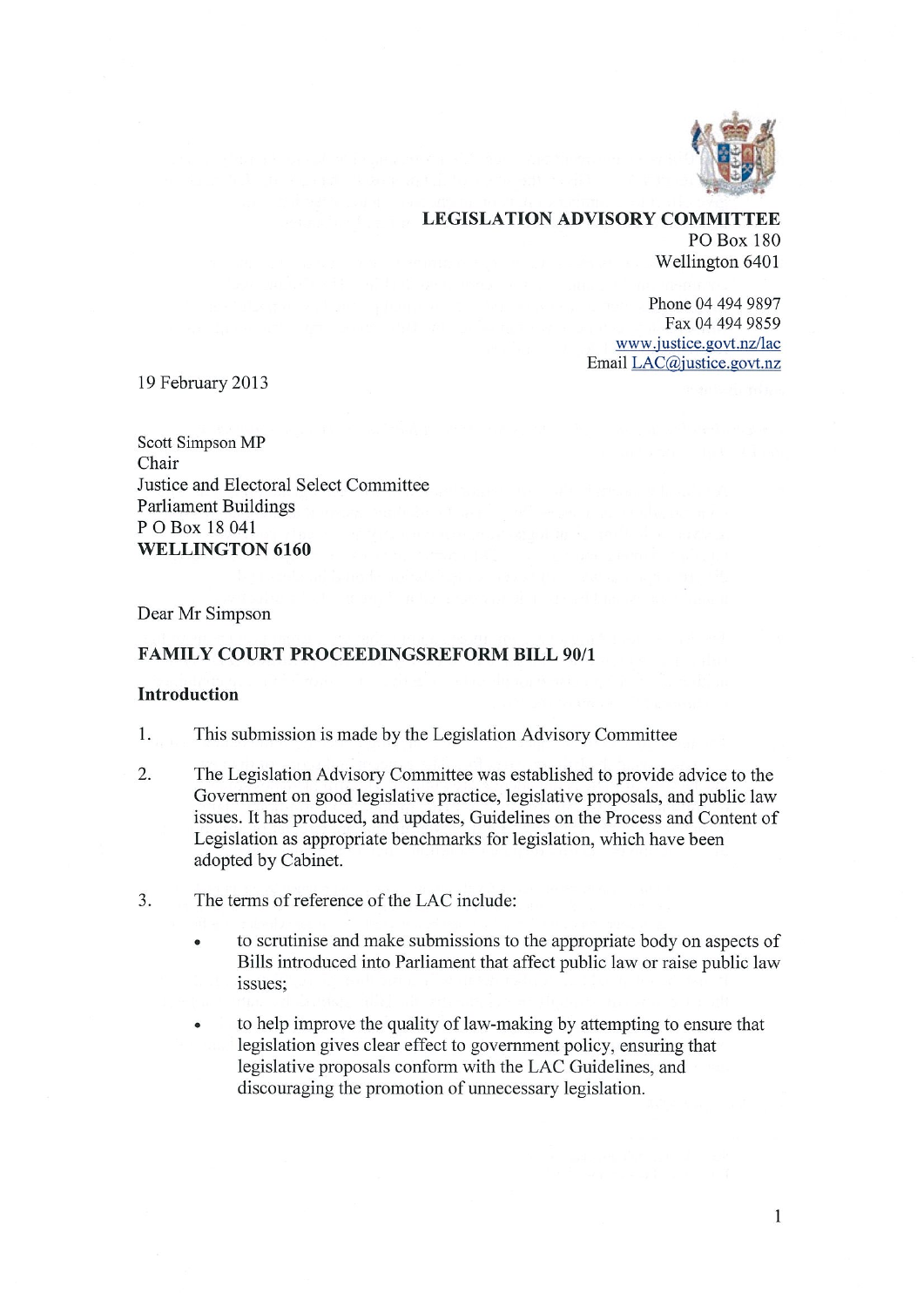# **Context**

- 4. The Bill is a significant omnibus Bill, proposing changes to 9 family, justice and related Acts. Given the scope of the proposed changes, the Bill seeks to give effect to a number of new or amended policies affecting state involvement in and support for resolution of family disputes.
- 5. It is not the Legislation Advisory Committee's function to evaluate or comment on the policy settings contained in Bills. The Committee's submissions therefore concentrate on potential public law impacts from the Bill, and any technical ways in which the Bill can be improved, including by reference to the LAC Guidelines.

### Submissions

# Understandable and accessible legislation; clarification of principles governing family dispute resolution

- 6. A critical concern in the LAC Guidelines, and with all legislation is that it be understandable and accessible.' The Guidelines accept that there is no single answer to drafting clear legislation that correctly and clearly conveys legislative intent and purpose. Different audiences and subjects may require different approaches. However, all legislation should be clear and unambiguous, and be sufficiently detailed and precise to be effective.<sup>2</sup>
- 7. The Legislation Advisory Committee submits that the current provisions in the Bill concerning the new instrument of family dispute resolution (FDR) are neither clear nor precise enough to be effective. The provisions are contained in clauses 59 and 60 of the Bill.
- 8. The legislative content regarding FDR is lacking in detail, to the extent that it is unclear what the Bill provides for. The concept and scope of the new mechanism of FDR is not adequately defined. The Bill provides some definitions of new terms relevant to FDR, including a definition of family dispute resolution: see cl 59. But these definitions are circular or are oblique; the definition of "family dispute resolution" merely provides that:

"family dispute resolution is family dispute resolution provided by a family dispute resolution provider", for the purpose of assisting the parties to resolve their dispute out of court, and with the welfare and best interests of affected children the first and paramount consideration.

9. It may be intended that further detail will come through regulations. If this is the case, it is still strongly preferable that the Bill establish by statute at least the governing principles and scope of family dispute resolution. Such principles could then appropriately be supplemented by operational and other details, through regulations.

Privilege and FDR

<sup>1</sup> See LAC Guidelines, chapter 2.4.

<sup>2</sup> LAC Guidelines chapter 2.4.2.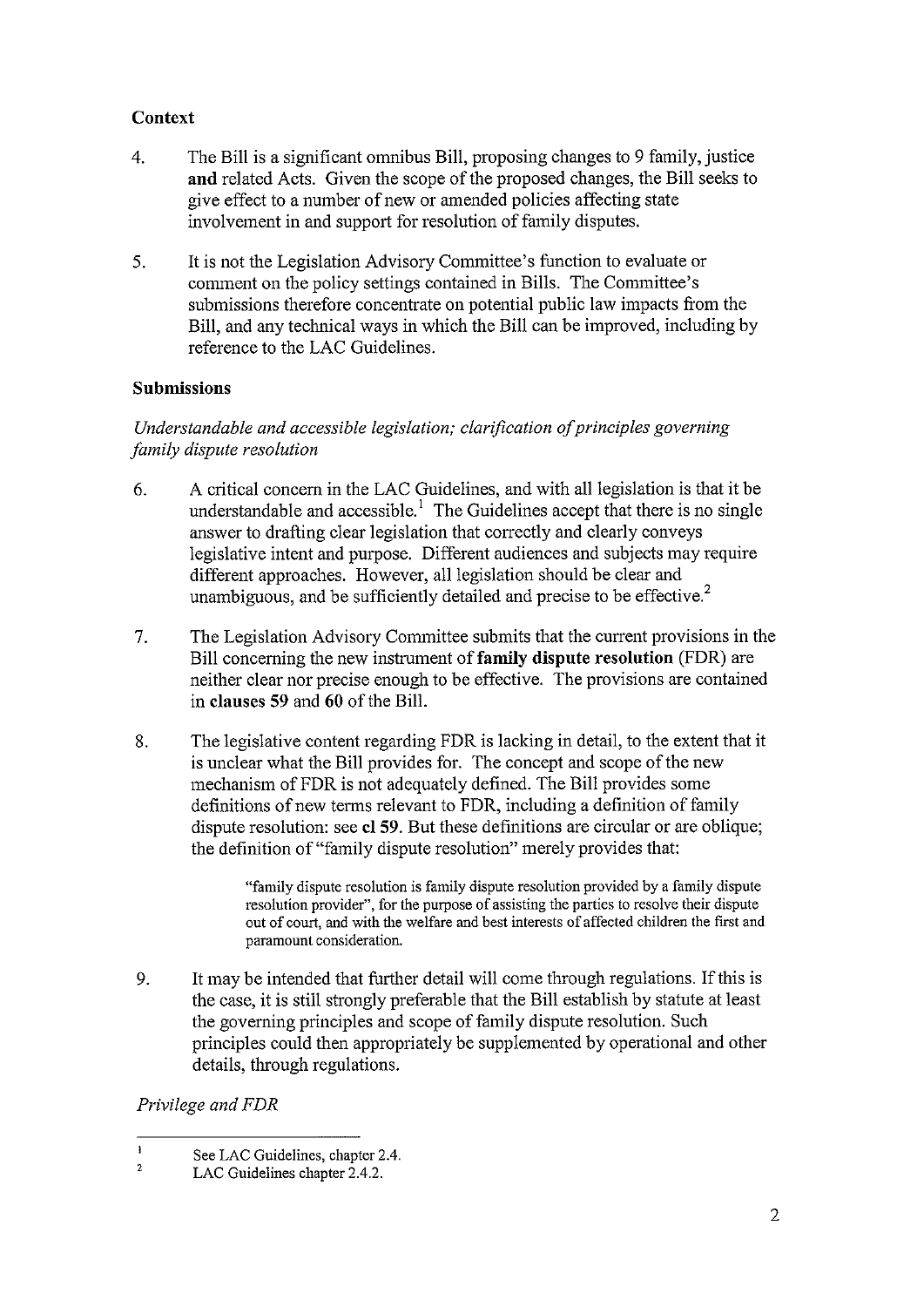- 10. Also with respect to FDR, the Legislation Advisory Committee considers that the proposed privilege section (new s 3E of the Family Disputes (Resolution Methods) Act, el 60 of the Bill) does not adequately protect confidentiality of the parties. Statements made to an FDR facilitator are protected, but those made to others are not — leaving open the prospect of one party later relying in Court on statements allegedly made by another party, at FDR. Such a provision would be contrary to good dispute resolution practice, and may tend to undermine the without prejudice privilege that informal dispute resolution typically relies on.
- 11. The Committee submits that the privilege section should be amended to maintain confidentiality of all statements at or emerging from FDR, other than the specific reporting already provided for, through FDR forms.

# Constitutional issue: consistency with New Zealand Bill of Rights Act 1990 (NZBORA)

- 12. The Legislation Advisory Committee submits that there is an NZBORA issue with respect to this Bill. In our view, s 27 of NZBORA, access to justice, is placed in issue by the proposed prohibitions and restrictions in el 5 of the Bill (proposed new s7A of the Care of Children Act 2004). The restrictions would affect parties in Care of Children matters, preventing them from being legally represented in Court on most matters prior to defended hearings. The prohibition on representation includes settlement conferences, except where the Court adjourns to allow a party to get legal advice (not representation) on a proposed settlement.
- 13. In our view, the new restrictions are likely to have potentially material effects on parties' access to justice. We come to this view, acknowledging that a right to choose whether to be legally represented is not automatic in all dispute situations. In our view, the inability to be legally represented, for instance during the conducting of a potentially determinative settlement conference, is quite unusual and has the capacity to disadvantage parties.
- 14. We therefore submit that the Select Committee proceed on the basis that there is at least a potential inconsistency with s 27 of the NZBORA; and that the Select Committee therefore should determine whether the provisions of proposed s7A, with or without amendment, are or can be justified as reasonable restrictions on rights and freedoms, under s 5 of NZBORA.
- 15. We acknowledge that the Crown Law Office has provided a different NZBORA analysis in its Report to the Attorney-General.<sup>3</sup> The Crown Law report acknowledges that s 27 is in issue, but concludes that s 27 requirements are "substantially met", by the allowing of representation once a judge determines a matter will go to a hearing, and by allowing an adjournment for legal advice, before settlement conferences conclude an agreement. We doubt that either of these protections will be sufficient to remove the potential damage to rights, in many cases. In our view, given that there are likely to be more than merely technical impacts on an important component of access to

<sup>3</sup> BORA Report